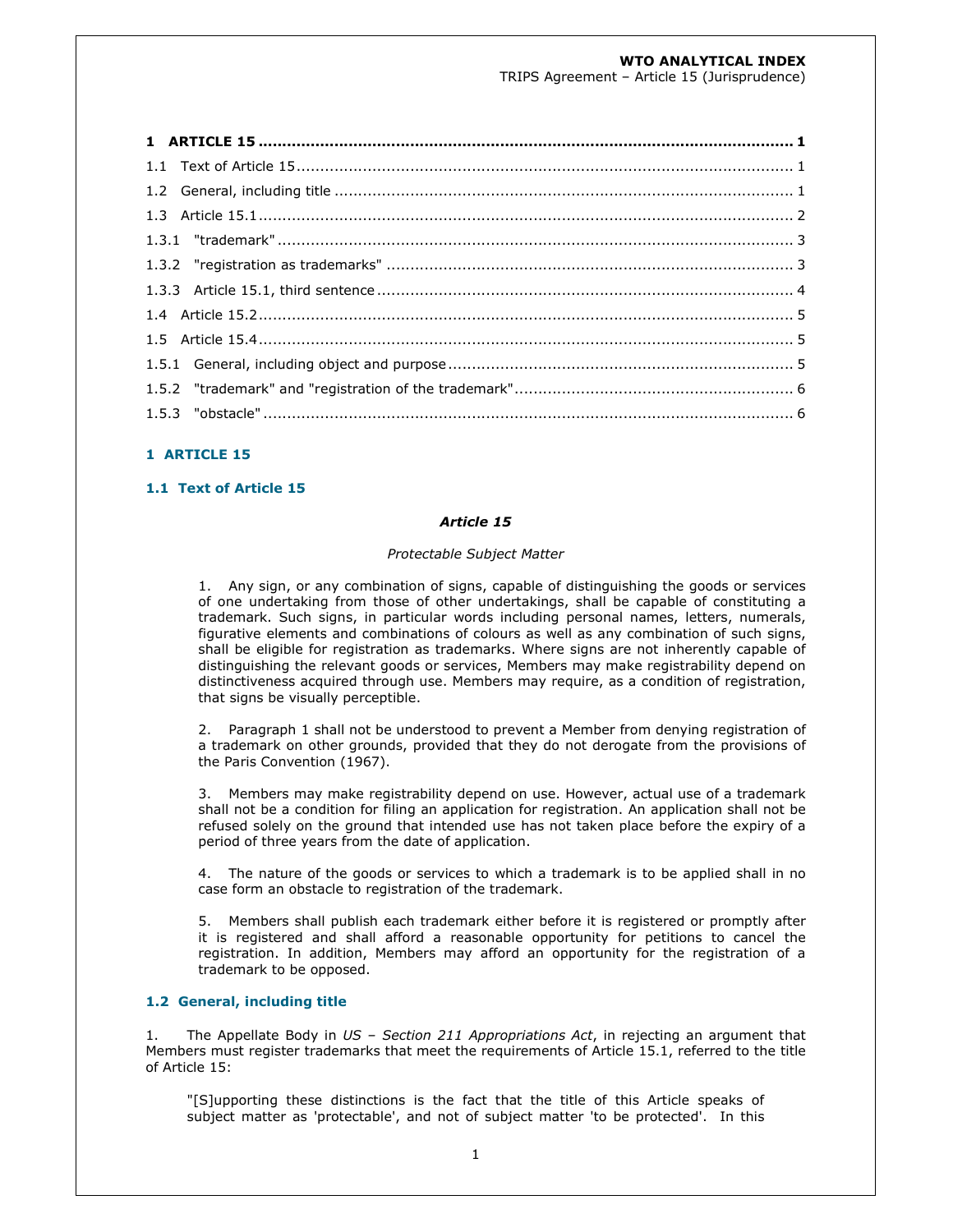TRIPS Agreement – Article 15 (Jurisprudence)

way, the title of Article 15 expresses the notion that the subject matter covered by the provision is subject matter that *qualifies* for, but is not necessarily *entitled to*, protection."<sup>1</sup>

2. The Panel in *Australia – Tobacco Plain Packaging*, in rejecting an argument that the conditions in Article 15.4 should apply not just to the registration as a trademark, but more generally to substantive protection of a trademark once it is registered, referred to the title of Article 15:

"This interpretation is confirmed by the title of Article 15, 'Protectable Subject Matter', which can be contrasted with the scope of substantive protection afforded to a registered trademark, which is addressed separately under the heading of 'Rights Conferred' in Article 16."<sup>2</sup>

3. In *Australia – Tobacco Plain Packaging*, the Panel, in considering the meaning of "registration of the trademark" in Article 15.4, referred to the Appellate Body's clarification of the overall structure and operation of Article 15 in combination with Article 6(1) of the Paris Convention (1967)<sup>3</sup> which provides that each country of the Paris Union has the right to determine the conditions for filing and registration of trademarks in its domestic legislation.<sup>4</sup> The Panel explained:

"The 'considerable discretion' provided by this general rule is limited in Article 15 of the TRIPS Agreement by setting out specific options and limitations regarding the conditions that Members may establish for the registration of trademarks in their national legislation."<sup>5</sup>

4. The Panel, after explaining in a general manner how the different provisions in Article 15, as well as Article 6*quinquies* of the Paris Convention (1967), as incorporated into the TRIPS Agreement, operate to limit Members' freedom to determine conditions for trademark registration,<sup>6</sup> concluded:

"Taken together, these provisions thus define Members' obligations under the TRIPS Agreement with respect to the registration of trademarks."<sup>7</sup>

5. The Panel in *Australia – Tobacco Plain Packaging* also considered the relationship between the criteria set out in Article 15.1 and Members' obligations:

"This view is further consistent with the approach widely reflected in the TRIPS Agreement and the Paris Convention (1967) that it is usually the responsibility of private parties, i.e. applicants or right holders in the context of the varying market conditions, to fulfil the criteria required for registration, protection and enforcement of IP rights. Outside the scope of express obligations set out in the TRIPS Agreement, the Agreement does not in our view oblige Members to ensure that private parties are in a position to fulfil such criteria, or to refrain from regulations otherwise not inconsistent with the covered agreements that may affect the market conditions that determine how easy or difficult it is for private parties to comply with the distinctiveness requirements as a condition for trademark registration."<sup>8</sup>

# **1.3 Article 15.1**

6. In *US – Section 211 Appropriations Act*, the Appellate Body rejected an argument that Members must register trademarks that meet the requirements of Article 15.1:

<sup>1</sup> Appellate Body Report, *US – Section 211 Appropriations Act*, para. 155.

<sup>2</sup> Panel Reports, *Australia – Tobacco Plain Packaging*, paras. 7.1904-7.1905.

<sup>3</sup> Panel Reports, *Australia – Tobacco Plain Packaging*, para. 7.1842.

<sup>4</sup> Appellate Body Report, *US – Section 211 Appropriations Act*, para. 132.

<sup>5</sup> Panel Reports, *Australia – Tobacco Plain Packaging*, para. 7.1843. 6 Panel Reports, *Australia – Tobacco Plain Packaging*, paras. 7.1844-7.1851.

<sup>7</sup> Panel Reports, *Australia – Tobacco Plain Packaging*, para. 7.1852.

<sup>8</sup> Panel Reports, *Australia – Tobacco Plain Packaging*, para. 7.1897.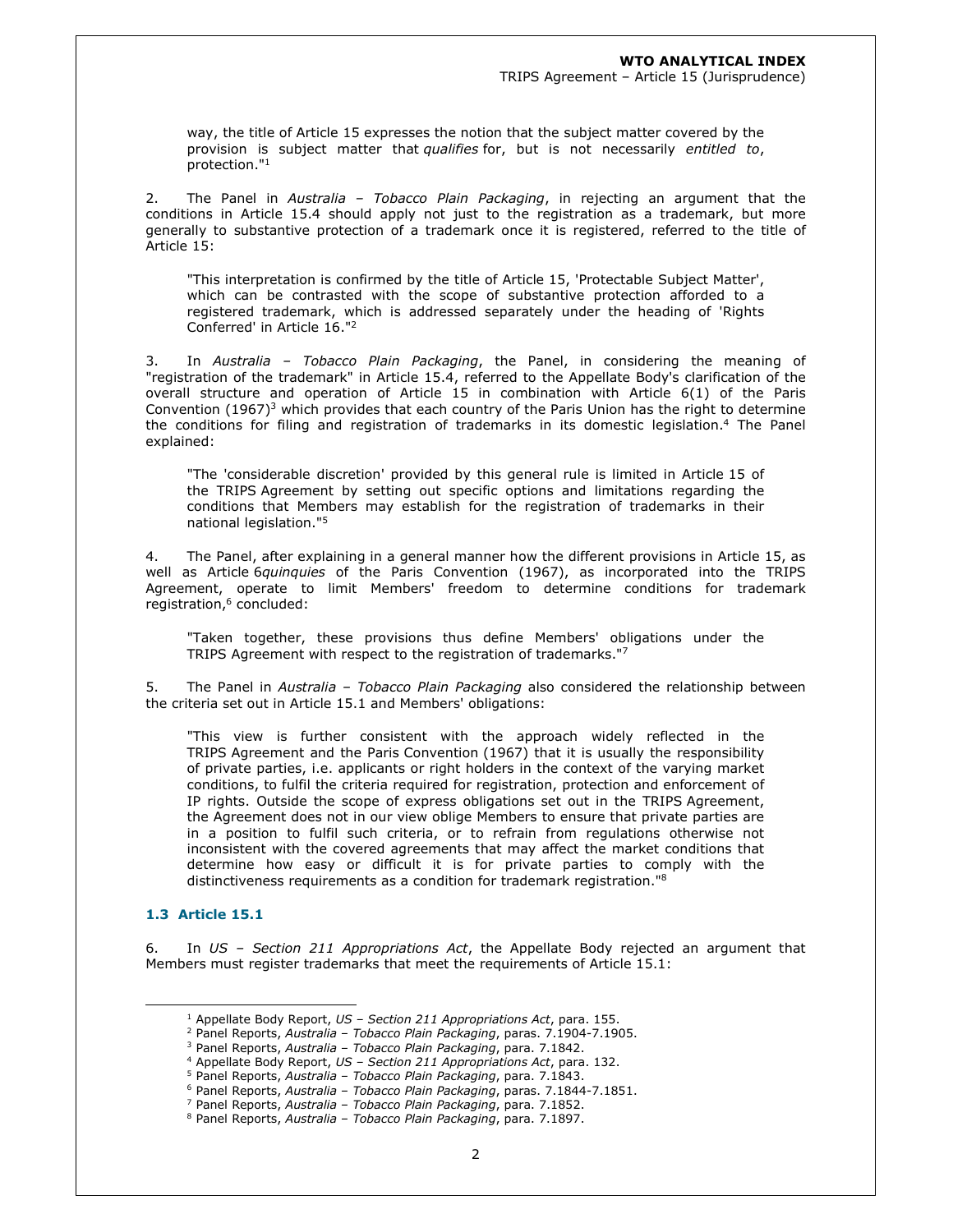TRIPS Agreement – Article 15 (Jurisprudence)

"It follows that the wording of Article 15.1 allows WTO Members to set forth in their domestic legislation conditions for the registration of trademarks that do *not* address the definition of either 'protectable subject-matter' or of what constitutes a trademark.

…

In our view, Article 15.1 of the *TRIPS Agreement* limits the right of Members to determine the 'conditions' for filing and registration of trademarks under their domestic legislation pursuant to Article 6(1) [of the Paris Convention (1967) as incorporated in the TRIPS Agreement] *only* as it relates to the distinctiveness requirements enunciated in Article 15.1."<sup>9</sup>

### **1.3.1 "trademark"**

7. In *Australia – Tobacco Plain Packaging*, the Panel, in considering the meaning of "trademark" in Article 15.4, observed:

"The terms 'trademark' and 'registration as trademarks' are also used in subsequent paragraphs of Article 15, including Article 15.4, and, indeed, elsewhere in the TRIPS Agreement. These terms must logically be given, in these other provisions, and specifically in Article 15.4, the meaning established in the first and second sentences of Article 15.1 determining the protectable subject matter.

The term 'trademark' must therefore be understood, in Article 15.4, as referring to those signs that are 'capable of constituting a trademark' within the meaning of Article 15.1. Specifically, as described by the Appellate Body, the definition, in Article 15.1, of the signs or combinations of signs that are 'capable of constituting a trademark' is based on their capacity to distinguish the relevant goods or services (or 'distinctiveness', in the words of the Appellate Body) either 'as such' or 'as acquired through use'."<sup>10</sup>

8. In *Australia – Tobacco Plain Packaging*, the Panel rejected an argument that the definition of what must be capable of constituting a trademark should include signs that have not yet acquired distinctiveness through use but have the "capacity" to do so in the future:

"We note – as the Dominican Republic does – that the term 'capable' means 'able to take in, receive, contain, or hold; having room or capacity for'. In the context of Article 15.1, as discussed above, the definition contained in the first sentence refers to signs that, at that particular moment, are capable of distinguishing goods and services and that are, therefore, considered as capable of constituting a trademark. Pursuant to the second sentence, Members are obliged to consider such signs as eligible for registration as trademarks. This obligation does not, in our view, cover signs that only have *the potential to develop this capacity* in the future. Rather, as the Appellate Body's description of the 'distinctiveness criteria' highlights, the existence of a capacity to distinguish goods or services at the time of assessment is the very basis for the definition of the signs that must be eligible for registration. This capacity may exist either because the signs or combinations of signs at issue have 'as such' the capacity to distinguish the relevant goods or services or it may have been 'acquired through use'."<sup>11</sup>

## **1.3.2 "registration as trademarks"**

9. In *Australia – Tobacco Plain Packaging*, the Panel, in considering the meaning of "registration of the trademark" in Article 15.4, explained:

<sup>9</sup> Appellate Body Report, *US – Section 211 Appropriations Act*, paras. 156 and 165.

<sup>10</sup> Panel Reports, *Australia – Tobacco Plain Packaging*, paras. 7.1829-7.1830.

<sup>11</sup> Panel Reports, *Australia – Tobacco Plain Packaging*, para. 7.1864. See also the considerations of the Panel summarized under Article 6*quinquies* of the Paris Convention (1967).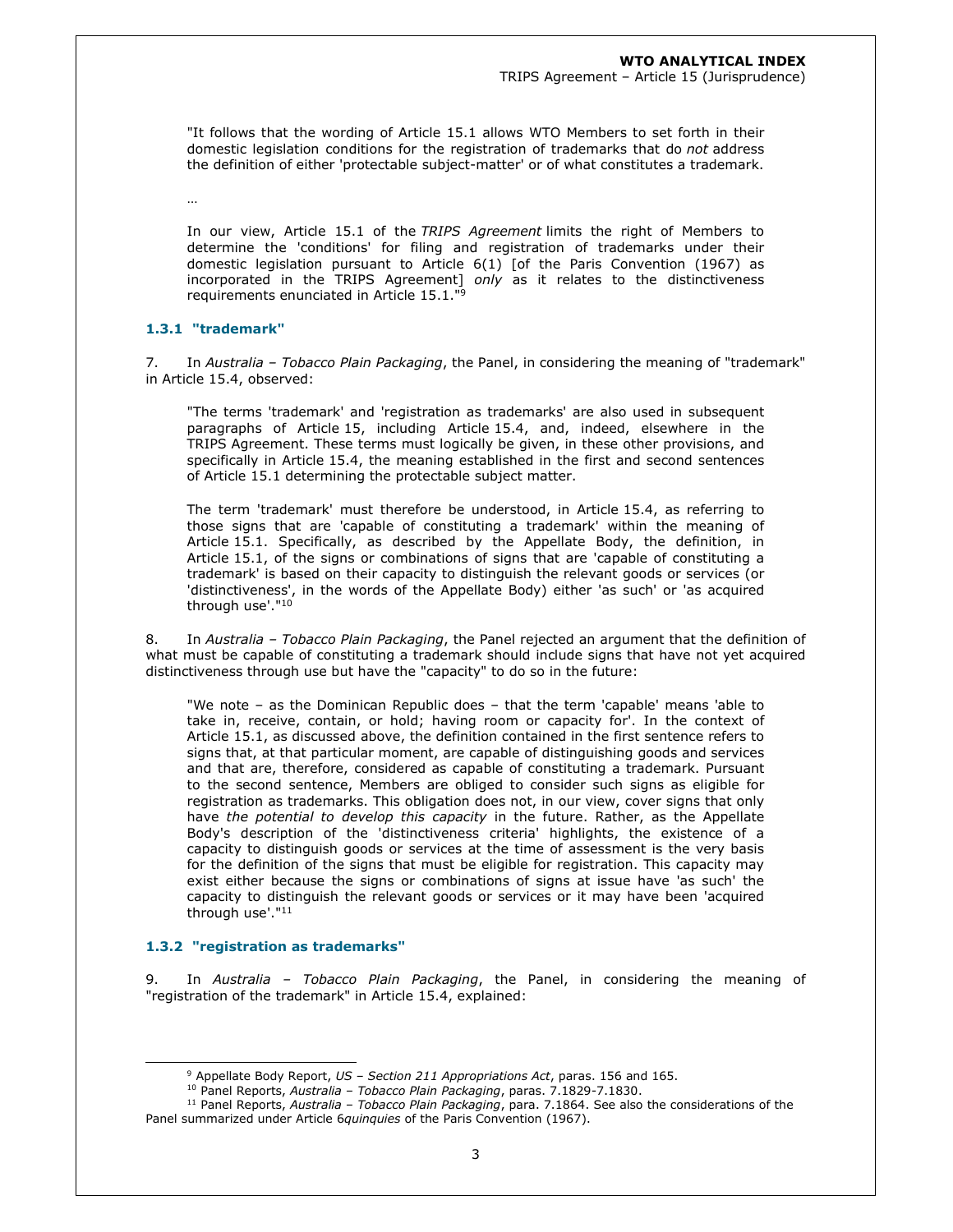#### **WTO ANALYTICAL INDEX**

#### TRIPS Agreement – Article 15 (Jurisprudence)

"In the same way as for the term 'trademark', we consider that the meaning of the term 'registration of the trademark' in Article 15.4 must be established with reference to the same terms as used in other paragraphs of Article 15 that also refer to the registration of trademarks.

…

This distinction between constituting a trademark and thus eligibility for registration, on one hand, and actual registration as a trademark to become a *registered* trademark $12$ , on the other, is confirmed by other provisions, which further define the obligations of Members in respect of the conditions for eligibility for registration as a trademark, beyond the 'distinctiveness' requirements of Article 15.1.

…

Regarding the functional context of registration of the trademark, we further note that Article 16.1, entitled 'Rights Conferred', obliges Members to provide the rights described therein to the owners of *registered* trademarks. This means that the *registration* of the trademark, as governed by Article 15 in the manner described above, is a precondition for the availability of those minimum rights conferred on a trademark owner, the scope and content of which are governed by Article  $16.1.^{n_{13}}$ 

#### **1.3.3 Article 15.1, third sentence**

10. In *Australia – Tobacco Plain Packaging*, the Panel clarified that Article 15.1, third sentence, provides an option to Members:

"Article 15.1, third sentence, in contrast, provides Members with an *option* to make the registrability of signs that are not *inherently* distinctive, depend on distinctiveness acquired through use."<sup>14</sup>

11. In *Australia – Tobacco Plain Packaging*, the Panel rejected an argument that a Member that exercised the option in Article 15.1, third sentence, to make the registrability of non-inherently distinctive signs depend on distinctiveness acquired through use, would violate Article 15.4 if, at the same time, it restricted the possibility to use the sign on a particular good in order to acquire distinctiveness, solely because of the nature of the good:

"We find no support in the text of Article 15.1 for the complainants' assertion that exercising the option of Article 15.1, third sentence, would modify the scope of the definition of 'trademark' and thus extend the scope of the prohibition in Article 15.4, for the relevant Member, so as to include signs that are not inherently distinctive and which have not yet acquired distinctiveness through use. …

By permitting Members to make registrability dependent on distinctiveness *acquired by use*, the text of Article 15.1, third sentence, does not indicate a modification to the concept of *distinctiveness* itself, but merely points out *a particular manner* in which the condition for constituting a trademark, namely complying with the distinctiveness criterion defined in the first sentence of Article 15.1, may be fulfilled. …

A plain reading of the text therefore indicates that Members may make registrability depend on distinctiveness that *has been acquired*, or *obtained* through use prior to registration. This formulation does not provide support for an interpretation that would include signs that are only 'capable of acquiring distinctiveness through use' in the future."<sup>15</sup>

<sup>12</sup> (*footnote original*) We note that the rights conferred in Article 16.1 are only available to the owners of *registered* trademarks.

<sup>13</sup> Panel Reports, *Australia – Tobacco Plain Packaging*, paras. 7.1835, 7.1840 and 7.1853.

<sup>14</sup> Panel Reports, *Australia – Tobacco Plain Packaging*, para. 7.1884.

<sup>15</sup> Panel Reports, *Australia – Tobacco Plain Packaging*, paras. 7.1885–7.1887. See also the explanations on Article 15.1 above.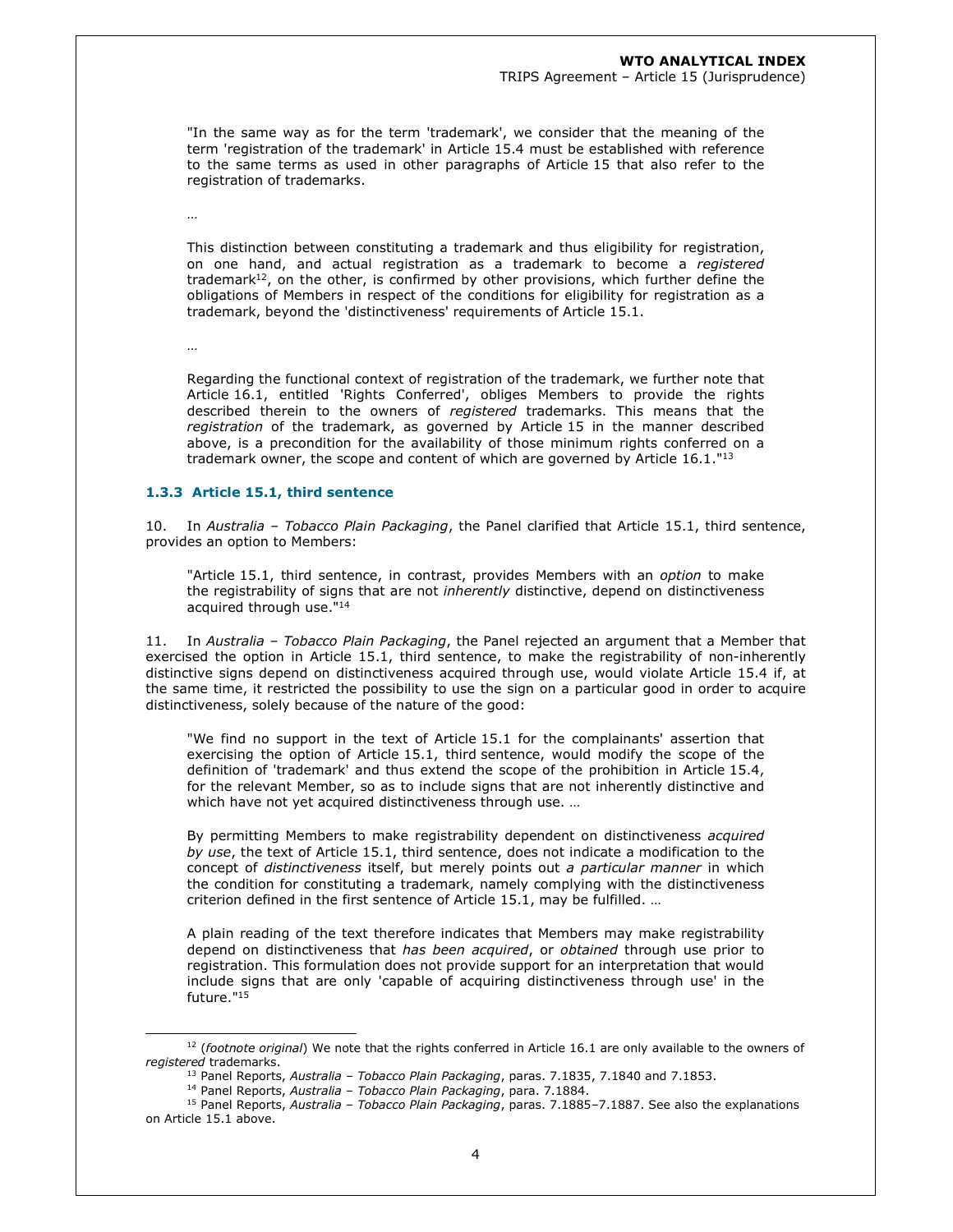## **1.4 Article 15.2**

12. In *US – Section 211 Appropriations Act,* the Appellate Body found that paragraph 2 of Article 15 permits Members to deny trademark registration on grounds other than those expressly provided for in the TRIPS Agreement and the Paris Convention (1967):

"The specific reference to Article 15.1 in Article 15.2 makes it clear that the 'other grounds' for denial of registration to which Article 15.2 refers are different from those mentioned in Article 15.1. …

…

[A] condition need not be expressly mentioned in the Paris Convention (1967) in order not to 'derogate' from it. Denial of registration on 'other grounds' would derogate from the Paris Convention (1967) only if the denial were on grounds that are inconsistent with the provisions of that Convention.

[We] conclude also that 'other grounds' for the denial of registration within the meaning of Article 15.2 of the *TRIPS Agreement* are not limited to grounds expressly provided for in the exceptions contained in the Paris Convention (1967) or the *TRIPS Agreement*."<sup>16</sup>

## **1.5 Article 15.4**

# **1.5.1 General, including object and purpose**

13. In *Australia – Tobacco Plain Packaging*, the Panel, in assessing the object and purpose of Article 15.4, concluded that:

"In light of our earlier findings, it is clear to us that the object and purpose of Article 15.4, read in the context of Article 15.1, is to regulate Members' obligations regarding the registration of distinctive signs as trademarks. It is not within the object and purpose of Article 15.4 to regulate the *use* of signs that do not already have the capability of distinguishing goods or services in the sense of Article 15.1. In our view, therefore, interpreting Article 15.4 as obliging Members to permit use of non-distinctive signs to allow them to acquire distinctiveness irrespective of the products or services to which they are to be applied is not compatible with the language of Article 15.4, nor with its object and purpose, as read in the context of Article 15.1."<sup>17</sup>

14. The Panel, in considering an argument that the conditions in Article 15.4 should apply not just to the registration as a trademark, but more generally to the substantive protection of a trademark once it is registered, concluded:

"In light of the above, and recalling our earlier findings, we find that Article 15.4 limits the grounds for refusal of the step of registering a trademark, which Members are, as a rule, required to make available for eligible signs under Article 15.1, second sentence. Article 15.4 does not, however, stipulate an obligation that the scope and content of trademark protection that flows from such registration has to be the same notwithstanding the nature of the goods or services to which trademarks are or may be applied."<sup>18</sup>

15. The Panel confirmed its interpretation by reviewing the negotiating history of Article 7 of the Paris Convention (1967), on which Article 15.4 is based.<sup>19</sup>

<sup>16</sup> Appellate Body Report, *US – Section 211 Appropriations Act*, paras. 171, 177-178.

<sup>17</sup> Panel Reports, *Australia – Tobacco Plain Packaging*, para. 7.1894.

<sup>18</sup> Panel Reports, *Australia – Tobacco Plain Packaging*, para. 7.1908.

<sup>19</sup> Panel Reports, *Australia – Tobacco Plain Packaging*, paras. 7.1909-7.1911.